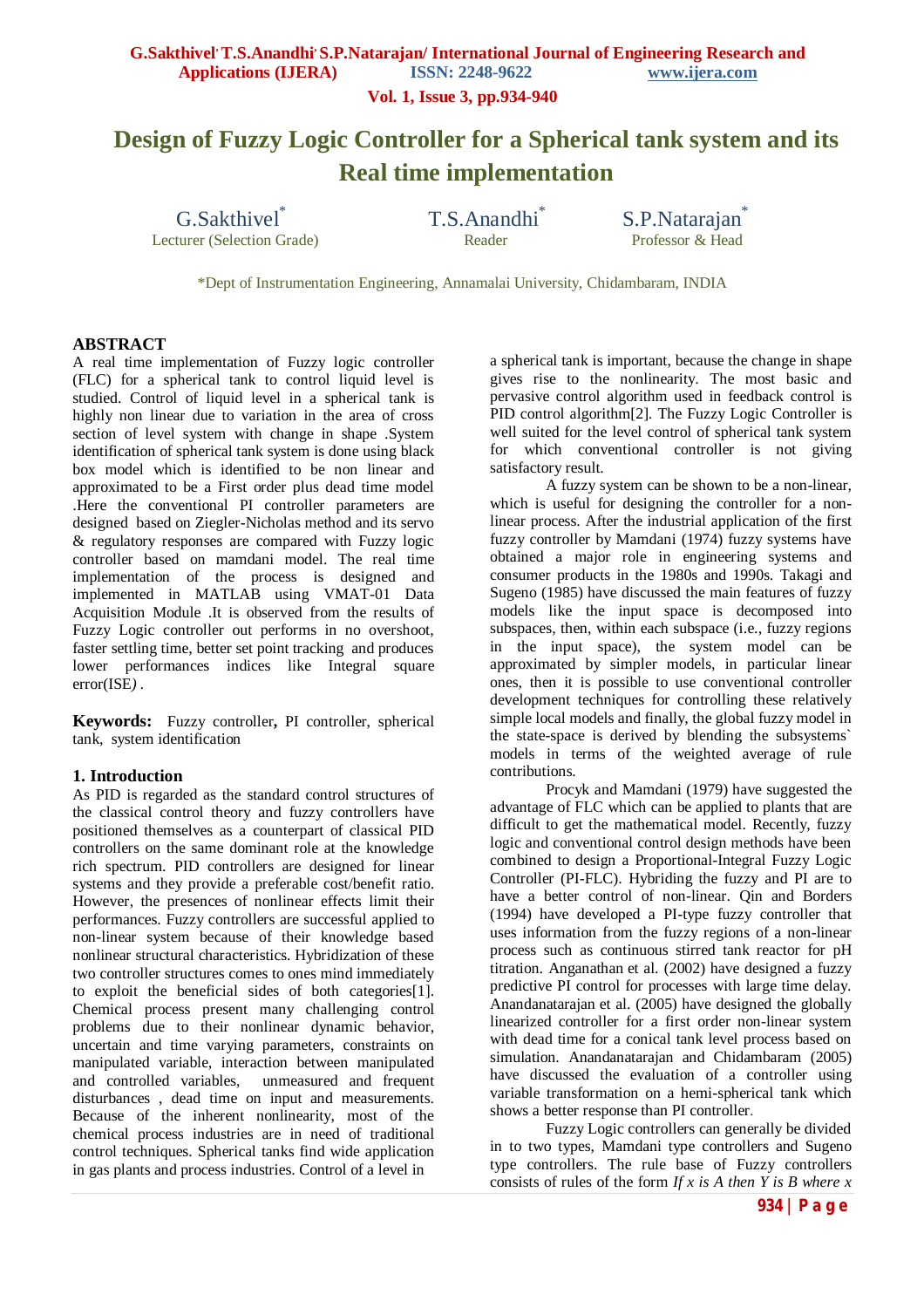#### **Vol. 1, Issue 3, pp.934-940**

*is an input variable ,Y is the output variable* and A & B are fuzzy sets for the input variable and output variable respectively. In Mamdani type fuzzy controllers both antecedent and consequent of the rules (A&B) are Fuzzy sets[8] .In the case of Sugeno type fuzzy controllers, the antecedent parts of the rules (A) are Fuzzy while the consequent portions (B) are crisp. The present study deals with development of Mamdani type Fuzzy Controllers

In this work, real time fuzzy logic controller based on Mamdani type model is designed for controlling the liquid level in a spherical tank. Since the process is non-linear, the model is designed at three different operating regions (at level 30cm, 45cm, 60cm).The process model is experimentally determined from step response analysis and is interfaced to spherical tank in real time using VAMT-01 module through MATLAB. The Digital PI controller parameters are obtained from Ziegler-Nicholas method. The Digital Fuzzy Logic Controller is designed based on Mamdani model and the performances are compared with conventional controller based on time domain specifications like rise time, peak time settling time and Integral Square Error (ISE)

#### **2 Experimental setup**

A real time experimental setup for highly nonlinear spherical tank is constructed. The process control system is interfacing VMAT-01 module to the Personal Computer (PC). The laboratory set up for this system is shown in Figure 1,it consists of a spherical tank, a water reservoir, pump, rotameter, a differential pressure transmitter, an electro pneumatic converter (I/P converter), a pneumatic control valve, an interfacing VMAT-1 module and a Personal Computer (PC). The differential pressure transmitter output is interfaced with computer using VMAT-01 module in the RS-232 port of the PC.



#### Figure 1: Experimental setup for liquid level control of a Spherical tank

This module supports 1 analog input and 1 analog output channels with the voltage range of  $\pm$ 5 volt and two Pulse Width Modulation (PWM). The sampling rate of the module is 0.1 sec and baud rate is 38400 bytes per sec with 8-bit resolution.

The model is developed using Simulink blockset in MATLAB software and is then linked via this VMAT-1 module with the sampling time of 0.1second. Figure 2 shows the real time experimental setup of a spherical tank. The pneumatic control valve is air to close, adjusts the flow of the water pumped to the spherical tank from the water reservoir. The level of the water in the tank is measured by means of the differential pressure transmitter and is transmitted in the form of (4-20) mA to the interfacing VMAT-01 module to the Personal Computer (PC). After computing the control algorithm in the PC control signal is transmitted to the I/P converter in the form of current signal (4-20) mA, which passes the air signal to the pneumatic control valve. The pneumatic control valve is actuated by this signal to produce the required flow of water in and out of the tank. There is a continuous flow of water in and out of the tank. Table 1 shows the various technical specifications of experimental setup. Figure 3 shows the system interfaced with VMAT-01 module.



 **Figure 2** Experimental set up for a spherical tank



**Figures 3** Real time interfacing of VMAT-1 module with Spherical Tank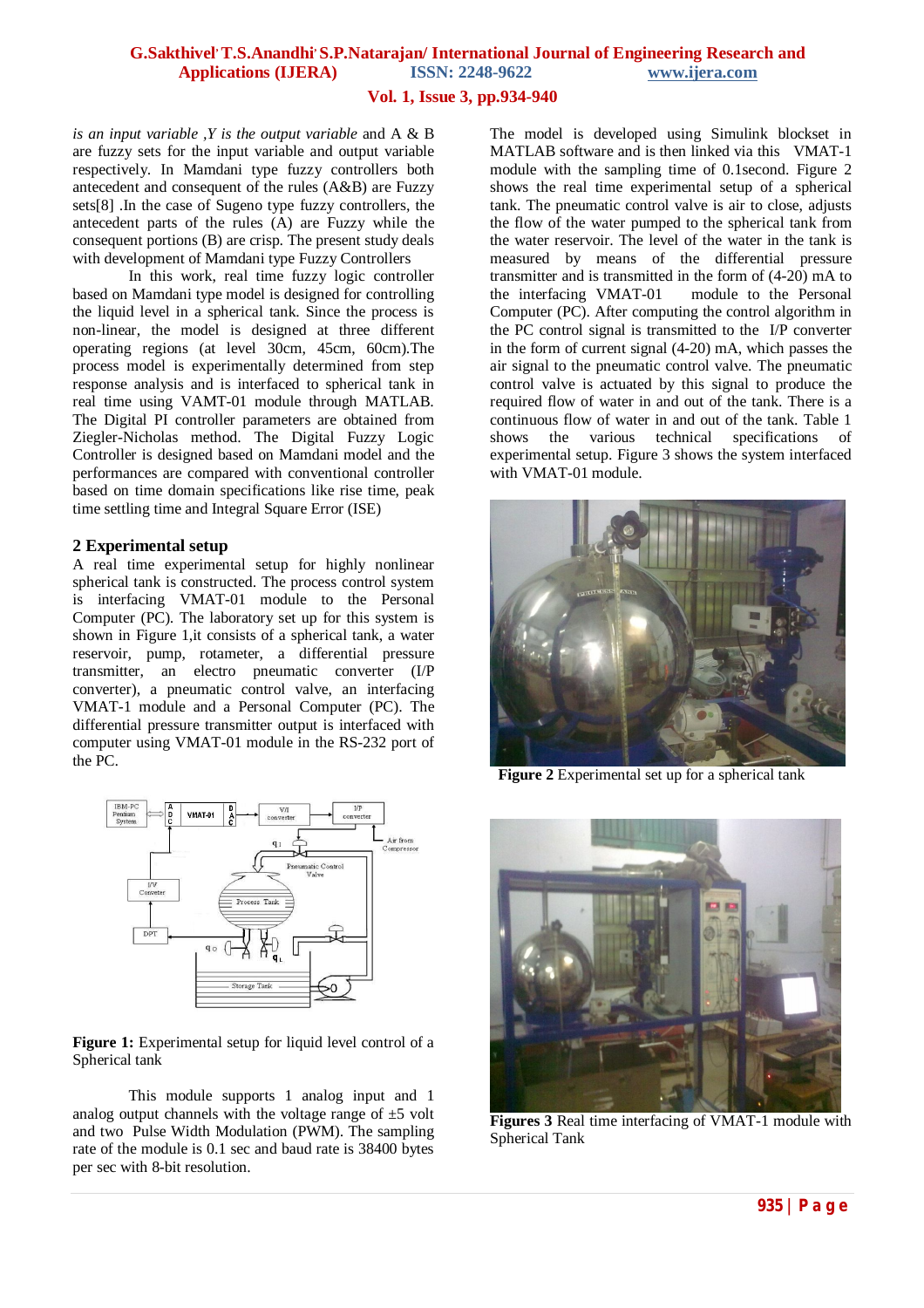# **Vol. 1, Issue 3, pp.934-940**

#### **3. Modeling of a spherical tank system**

The spherical tank system is highly nonlinear system in order to control this, the most basic and pervasive control algorithm used in the feedback control is the Proportional Integral and Derivative (PID) control algorithm. PID control is a widely used control strategy to control most of the industrial automation .The system identification problem deals with the determination of a mathematical model for a system or a process by observing the inputoutput data[5]. Historically, system identification has been needed in designing a suitable control process for an unknown system (black box problem) or an incompletely known system (gray box problem). In most practical systems, such as industrial processes, the actual parameter values within a known model structure are unknown[3]. This type of problems, which are examples of the gray box variety, are more accurately called as system parameter identification problems. The need for more accurate knowledge of system parameters has increased with recent advances in adaptive and optimal control.

| <b>Part Name</b>             | <b>Details</b>                                   |  |  |
|------------------------------|--------------------------------------------------|--|--|
| Spherical Tank               | Material : Stainless Steel                       |  |  |
|                              | Diameter - 50 cm,                                |  |  |
|                              | Volume: 102 liters                               |  |  |
| Storage Tank                 | Material: Stainless Steel,                       |  |  |
|                              | Volume: 48 liters                                |  |  |
| <b>Differential Pressure</b> | Type Capacitance, Range                          |  |  |
| Transmitter                  | $(2.5 - 250)$ mbar,                              |  |  |
|                              | Output $(4 - 20)mA$                              |  |  |
| Pump                         | Centrifugal 0.5 HP                               |  |  |
| Control valve                | $\overline{\text{Size}}$ $\frac{1}{4}$ Pneumatic |  |  |
|                              | actuated"                                        |  |  |
|                              | Type: Air to close                               |  |  |
|                              | Input $(3 - 15)$ psi                             |  |  |
| Rotameter                    | Range (0 - 18) lpm                               |  |  |
| Air regulator                | $\overline{\text{Size}}$ 1/4" BSP                |  |  |
|                              | Range $(0 - 2.2)$ bar                            |  |  |
| $I/P$ converter              | Input $(4 - 20)$<br>mA                           |  |  |
|                              | Output $(0.2 - 1)$ bar                           |  |  |
| Pressure gauge               | Range $(0 - 30)$<br>psi                          |  |  |
|                              | Range (0 - 100 )psi                              |  |  |

#### **4.Mathematical Modeling**

The Spherical tank system shown in Figure 4 is essentially a system with nonlinear dynamics. The spherical tank setup has a maximum, height of H cm Maximum radius of  $r$  m[5]. The level in the tank at any instant is obtained by making mass balance as indicated below

Let :

- $q_1$  Inlet flow rate to the tank (m<sup>3</sup>/min)
- $q_{0}$  Outlet flow rate to the tank (m<sup>3</sup>/min)
- $q_L$  Load applied to the tank (m<sup>3</sup>/min)
- H Height of the Spherical tank (m)
- H Height of the liquid level in the tank at any time't'(m)
- R- Top radius of the Spherical tank (m)

r – Radius of the spherical vessels at a particular level of height h (m)



**Figure 4** Spherical Tank Liquid level system

Rate of accumulation of mass in the  $tank = Rate$  of Mass flow in - rate of mass flow out Its nonlinear dynamics described by the first – order differential equation.

$$
\frac{dV}{dt} = q_1 - q_2 \tag{1}
$$

Where V is the Volume of the tank,  $q_1$  is the Inlet flow rate and  $q_2$  is the outlet flow rate.

$$
V = \frac{4}{3}\pi h^3\tag{2}
$$

Where h is the total height of the tank in cm. Applying the steady state values, and solving the equations  $(1)$ & $(2)$ , for linearzing the non - linearity in the spherical tank,

$$
\frac{H(s)}{Q_1(s)} = \frac{R_t}{\tau s + 1}
$$
\n(3)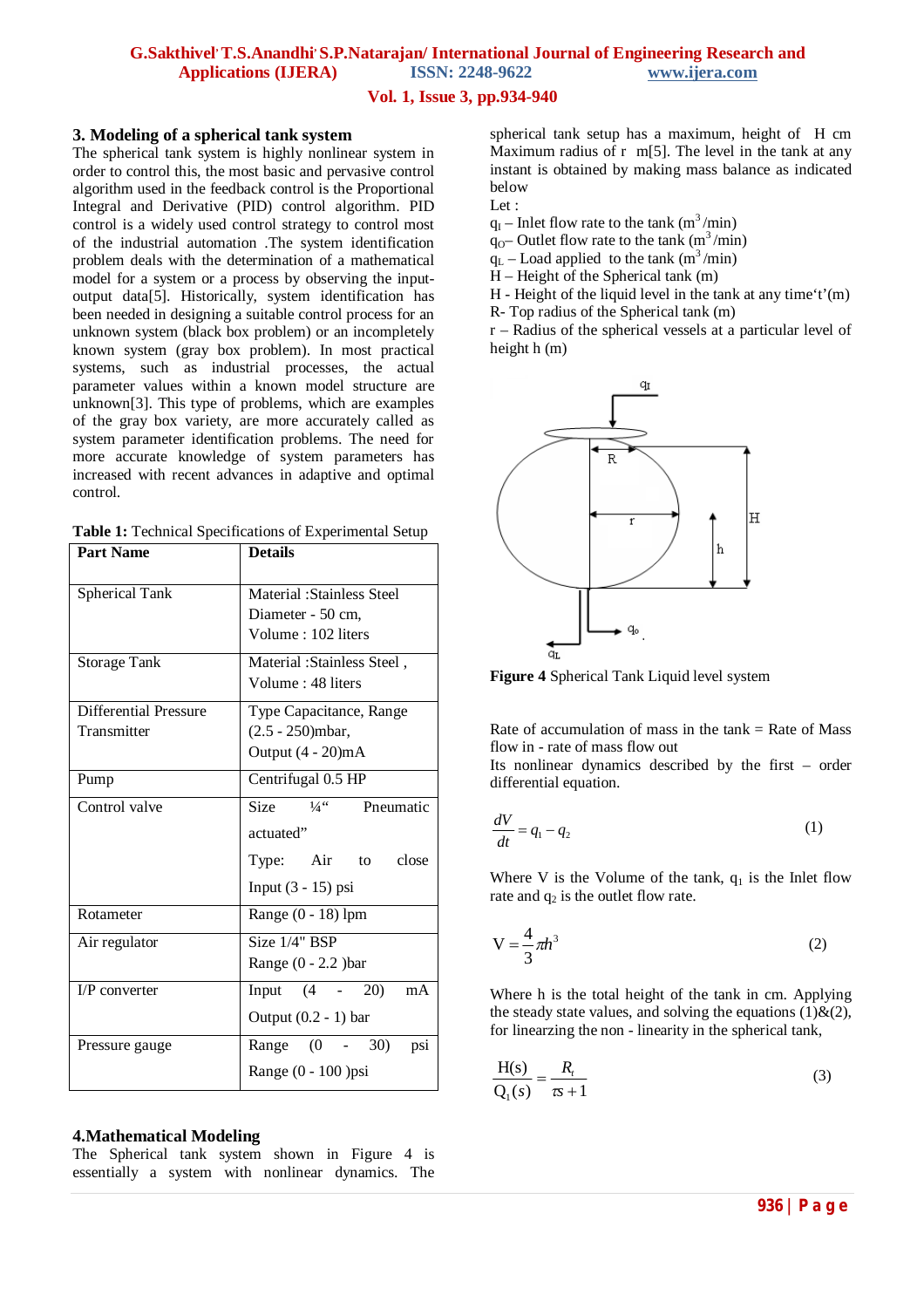# **G.Sakthivel, T.S.Anandhi, S.P.Natarajan/ International Journal of Engineering Research and Applications (IJERA) ISSN: 2248-9622 www.ijera.com**

# **Vol. 1, Issue 3, pp.934-940**

Where 
$$
\tau = 4\pi R_t h_s
$$
 and  $R_t = \frac{2h_s}{Q_2(s)}$ 

#### **5 Black box modeling**

Consider the first order system with dead time represented by the following transfer function

$$
y(s) = \frac{K_{p}e^{-\theta s}}{\tau_{p}s + 1}u(s)
$$
 (4)

The output response to a step input change

$$
y(t) = \begin{cases} 0 & \text{for } t < \theta \\ K_p \Delta u \{1 - \exp(-(t - \theta)/\tau_p)\} & \text{for } t \ge \theta \end{cases}
$$
(5)

The measured output is in deviation variable form. The three process parameters  $K_p, \tau_p, \theta$  can be estimated by performing a single step test on process input. The process gain is found as simply the long term change in process output divided by the change in process input[3]. Also the time delay is the amount of time , after the input change, before a significant output response is observed .There are several ways to estimate time constant for this model. Two point method for estimating the process parameters are shown in Figure5



**Figure 5:**Two point method for estimating process parameters

System identification for the spherical tank system is done using black box modeling in real time. For fixed input flow rate and output flow rate ,the Spherical tank is allowed to fill with water from (0-50) cm height. At each sample time the data from differential pressure transmitter i.e. between (4-20) mA is being collected and fed to the system through the serial port RS - 232 using VMAT-1 interfacing module. Thereby the data is scaled up in terms of level .Using the open loop method, for a given change in the input variable; the output response for the system is recorded. Ziegler and Nichols [3] have obtained the time constant and time delay of a First Order Plus Time Delay (FOPTD) model by constructing a tangent to the experimental open loop step response at its point of inflection. The tangent intersection with the time axis at the step origin provides a time delay estimate; the time constant is estimated by calculating the tangent intersection with the steady state output value divided by the model gain.

#### **5.1Two point method for estimating time constant**

Simth have obtained the parameters of FOPTD transfer function model by letting the response of the actual system and that of the model to meet at two points which describe the two parameters  $\tau$  and  $\theta$ . Here the time required for the process output to make 28.3% and 63.2% respectively[3]. The time constant and time delay can be estimated from equation 6 and equation 7

$$
\tau_p = 1.5(t_{63.2\%} - t_{28.3\%})
$$
\n(6)

$$
\theta = \mathbf{t}_{63.2\%} - \mathbf{\tau}_p \tag{7}
$$

The proposed works objective is to find the three different models at various operating regions. The obtained parameters are reported in table 2.

**Table 2:**Process gain, Time constant and Time delay at different operating points

| <b>Operating</b><br>Point | $K_{p}$ | $\tau_{\rm p}$ |     |
|---------------------------|---------|----------------|-----|
| at 30 cm                  | 4.5     | 440            | 120 |
| at $45 \text{ cm}$        |         | 1200           | 130 |
| at $65 \text{ cm}$        | 2.75    | 1050           | 150 |

#### **5.1 Ziegler-Nichols (ZN)method**

If a mathematical model of the plant can be obtained, Then it is possible to apply different design techniques to define controllers parameters .On the other hand if the system is complicated and getting the mathematical model is difficult ,then experimental approaches must be used to tune the PID parameters[6]. Ziegler and Nichols developed the rules based on the transient response characteristics of the systems and determined the values of PID controller. Ziegler and Nichols present tuning rules based on process models that have been obtained through the open loop step tests. Ziegler and Nichols proposed tuning parameters for a process that has been identified as first order with dead time based on open loop step response . Their recommended tuning parameter are shown in Table 3.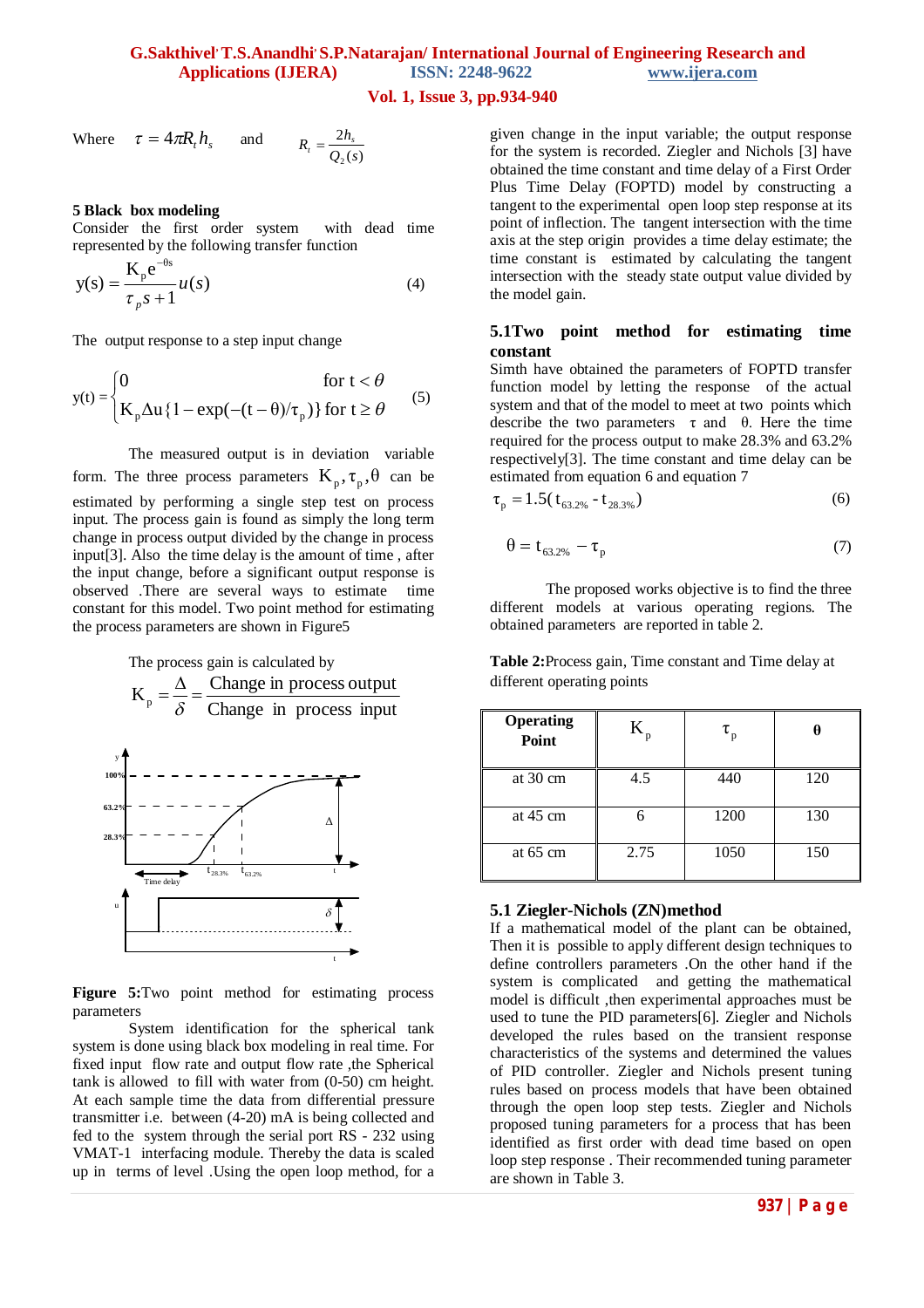#### **G.Sakthivel, T.S.Anandhi, S.P.Natarajan/ International Journal of Engineering Research and Applications (IJERA) ISSN: 2248-9622 www.ijera.com**

#### **Vol. 1, Issue 3, pp.934-940**

# **Table 3** :PI controllers parameters at different operating points

| <b>Operating Point</b> | Controller gain<br>$Kp_i$ | <b>Integral Gain</b><br>$K_{c,i}$ |
|------------------------|---------------------------|-----------------------------------|
| at $30 \text{ cm}$     | 0.7330                    | 0.0018                            |
| at $45 \text{ cm}$     | 1.3846                    | 0.0032                            |
| at 65cm                | 2.2900                    | 0.0046                            |

#### **6 Design of Fuzzy Logic Controller**

 The design of FLC using Mamdani model for a spherical tank in real time is attempted using cost effective data acquisition system[9]. The design of the fuzzy logic control system consists of several steps. First, the variables for the fuzzy control system are determined[9]. The universe of Discourse for all the variables involved are then set.Here, the fuzzy controller is designed with two input variables, level, error in level and one output variable, valve opening. Figure 6 shows the fuzzy logic controller to controller the level in spherical tank with error and level as input.

The universe of Discourse for these parameters are 0 to 100cm, -37 to 59 cm and -24 to 98% for level, error , and valve opening respectively .Both input variables are designed with five fuzzy sets having triangular membership functions(shown in figure 7 and figure 8). The Linguistic terms associated with the variables are NB(negative Big),N(Negative), Z(Zero),P(Positive ),PB(Positive Big), for level and error in level. The membership function of the output variable are triangular ,But there are nine fuzzy sets defined by the Linguistic variables(shown in figure 9) C(Closed),VVS(very very small), VS(very small), S(small), M(Medium), L(Large), VL(VeryLarge), VVL(Very Very large),O(Open).



**Figure 6** Fuzzy logic controller to control the level in spherical tank

The fuzzy sets are designed such that the starting point of a particular fuzzy set is summit of the previous set and ending point is set to the summit of the next fuzzy set. this is done for the sake of simplicity . Next Rule based is developed .The rule base is usually developed based on expert knowledge is developed by an understanding of the system and some trial and error manipulations. The rule base developed for this system is shown in table 4. MAXMIN inference is used .That is MIN is used for the 'and' conjunction and MAX for the 'OR' conjunction. The choice of the operators for inference us purely a matter of preference for the particular system ..The center of gravity method is used here , as there is no loss of information when using this method.

#### **7 Results and Discussion**

The Fuzzy Logic Controller is designed and applied to real time control of spherical tank liquid level system. The Performance of the Fuzzy Logic Controller is compared to Digital PI controller . The fuzzy logic controller is run for a sequence of set points, that is, 30, 45 and 65 cm is compared with a PI controller for the same sequence of set point changes. The servo and regulatory responses of PI controller are shown in figure 10,12,14. Figure11,13,15 shows the servo and regulatory



**Figure 7** Membership function for error (e)



**Figure 8** Membership function for level



controller output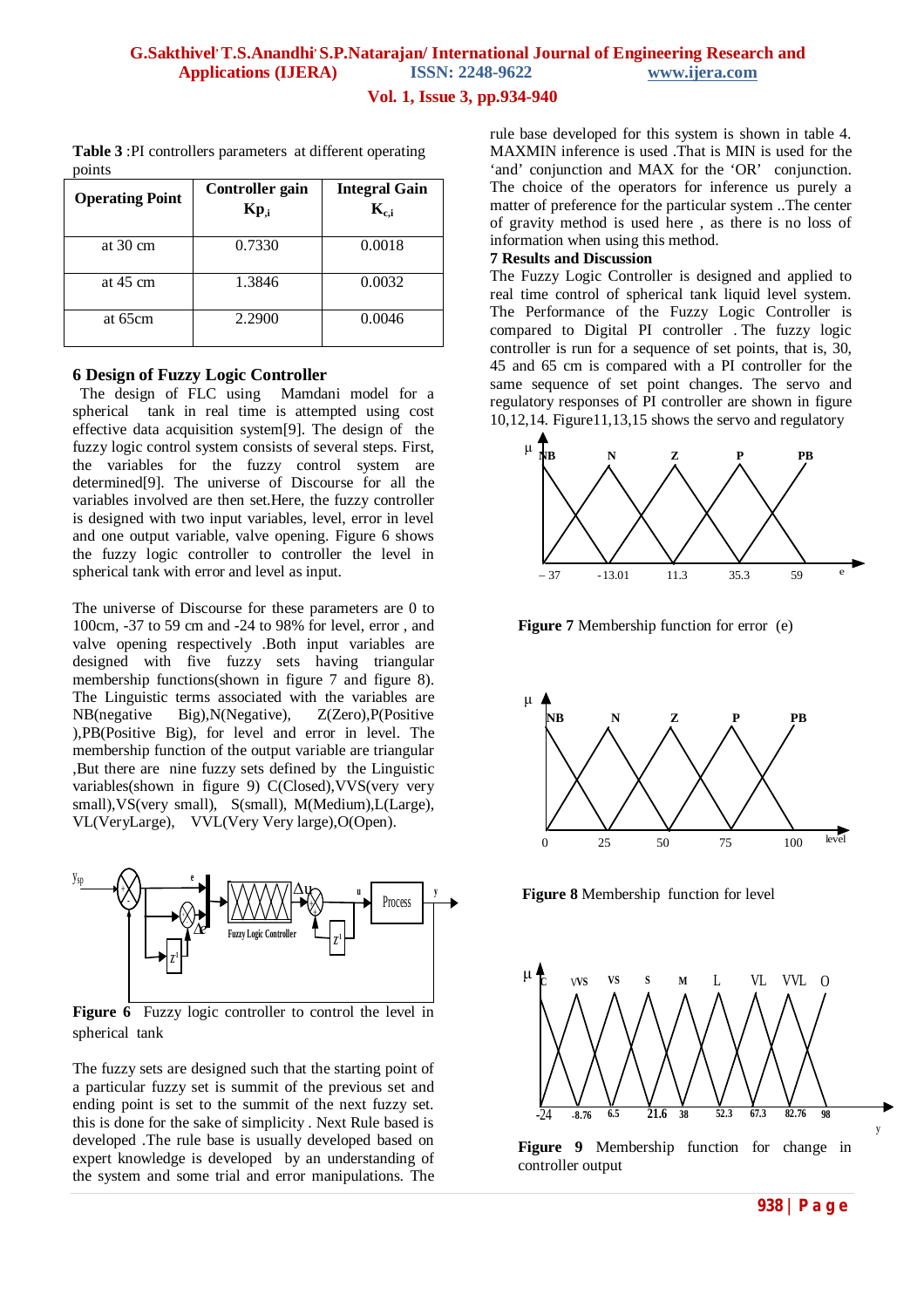# **G.Sakthivel, T.S.Anandhi, S.P.Natarajan/ International Journal of Engineering Research and Applications (IJERA) ISSN: 2248-9622 www.ijera.com**

**Vol. 1, Issue 3, pp.934-940**

**Table 4** Rule table for Fuzzy Logic Controller

| <b>LEVEL</b> |           |               |             |              |             |               |
|--------------|-----------|---------------|-------------|--------------|-------------|---------------|
|              |           | <b>NB</b>     | N           | $\mathbf{Z}$ | ${\bf P}$   | B             |
|              | <b>NB</b> | $\mathbf C$   | $\mathbf C$ | $\mathbf C$  | $\mathbf C$ | $\mathcal{C}$ |
|              | N         | $\mathcal{C}$ | <b>VS</b>   | $\mathbf C$  | $\mathbf C$ | $\mathcal{C}$ |
| ERROR        | Z         | <b>VL</b>     | $\mathbf M$ | L            | $\mathbf M$ | L             |
|              | P         | $\mathbf O$   | $\mathbf M$ | M            | <b>VVS</b>  | <b>VL</b>     |
|              | B         | $\mathbf O$   | O           | $\Omega$     | O           | <b>VL</b>     |

responses of Fuzzy Logic Controller. It is observed the level oscillates very much high for PI and where as oscillation is very much less in fuzzy logic controller. Also it is observed that in fuzzy logic controller tracks the given set point in less time compared to PI controller. It is also seen from Figure 11,13,15 there is no overshoot in fuzzy logic controller when compared to PI controller. Also it is observed that in fuzzy logic controller follows the smooth tracking towards the given set point. The performance indices comparison of controllers are shown in Table 5.The designed digital FLC controller gives faster response in terms of rise time, settling time and minimum % overshoot.

**Changes in Load:** The Fuzzy Logic Controller is used to control the spherical level system while applying a load change of 15% is recorded. The system is also run with a PI controller while applying the same load changes. It is clearly observed from the figures that for a sudden load change Fuzzy Logic Controller returns to the given set point immediate. Also it is observed the fuzzy controller follows without any overshoot for a load change compared to PI controller. The fuzzy controller is able to compensate for the load changes considerably better than PI controller.

# **8 Conclusion**

For non-linear processes an Fuzzy Logic Controller is designed. Its performance is tested in real time by using the VMAT-01 module for a Spherical tank level process.. Comparison with a fuzzy logic and conventional PI controller gives testimony to the effectiveness of the fuzzy logic based PI control technique in the non-linear system. Experimental results prove that the response is smooth for both servo and regulatory changes for Fuzzy Logic Controller compared to PI controller. The settling time, rise time and overshoot in the Fuzzy Logic Controller shows the better response than PI controller .This is also validated by IAE values. It is concluded that for a nonlinear system the Fuzzy Logic Controller outperforms well when compared to conventional controller in real time using cost effective data acquisition system. The developed approach will go a long way in exploring innovative applications to meet state of art requirements

| <b>LEVEL</b>                   |                      | 30 cm          | 45cm           | 65cm           |
|--------------------------------|----------------------|----------------|----------------|----------------|
| <b>Rise</b><br>time(secs       | PI                   | 240            | 280            | 820            |
|                                | FL<br>$\mathcal{C}$  | 210            | 263            | 381            |
| <b>Settling</b><br>time(secs   | PI                   | 1050           | 650            | 2900           |
|                                | FL<br>$\mathbf C$    | 380            | 450            | 490            |
| $\frac{0}{0}$<br>overshoo<br>t | PI                   | 10             | 13             | 6              |
|                                | FL<br>$\overline{C}$ | $\overline{0}$ | $\overline{0}$ | $\overline{0}$ |
| <b>ISE</b>                     | PI                   | 4051           | 5998           | 5822           |
|                                | <b>TIT</b>           |                |                |                |

**Table 5 .** Performance indices comparison

## **References:**

FL  $\mathcal{C}$ 

[1]S.N.Sianandam, S.Sumathi and S.N.Deepa, *Introduction to Fuzzy Logic using MATLAB*(Springer,2007)

1094 1122 1800

[2]DaleE.Seborg,ThomasF.Edgar,Duncan .Mellichamp, *Process Dynamics and Control* (John Wiley & sons ,2004)

[3] B.Wayne Bequtte,*Process control – Modeling, Design, and Simulation*(Prentice hall of India Private Limited ,2006)

[4] Chidambaram, M., *Applied Process Control.* (Allied Publishers, New Delhi, India. 1998.)

[5] Anandanatarajan, R., M. Chidambaram and T. Jayasingh,. Design of controller using variable transformations for a nonlinear process with dead time. *ISA. Trans*., 44: 2005,pp81-91.

[6]Ziegler.G and NicholsN.B "Optimum setting for automatic controllers" *Trans ASME* .64 1942,pp 759-768, [7] S.J.Qin and G.Borders,"A multiregion fuzzy logic controller for non linear process control" *IEEE Trans on Fuzzy systems* pp 74-81,1994

[8] Takagi. T and M.Sugeno ,"Fuzzy identification of systems and its application to modeling and control ",*IEEE trans, Syst Man Cybernatics*, 1985,pp116-132

[9] Chao.C.T and C.C.Teng,"A PD like self tuning fuzzy controller without steady state error"*Fuzzy set syst*.,87(2),2000pp:141-15